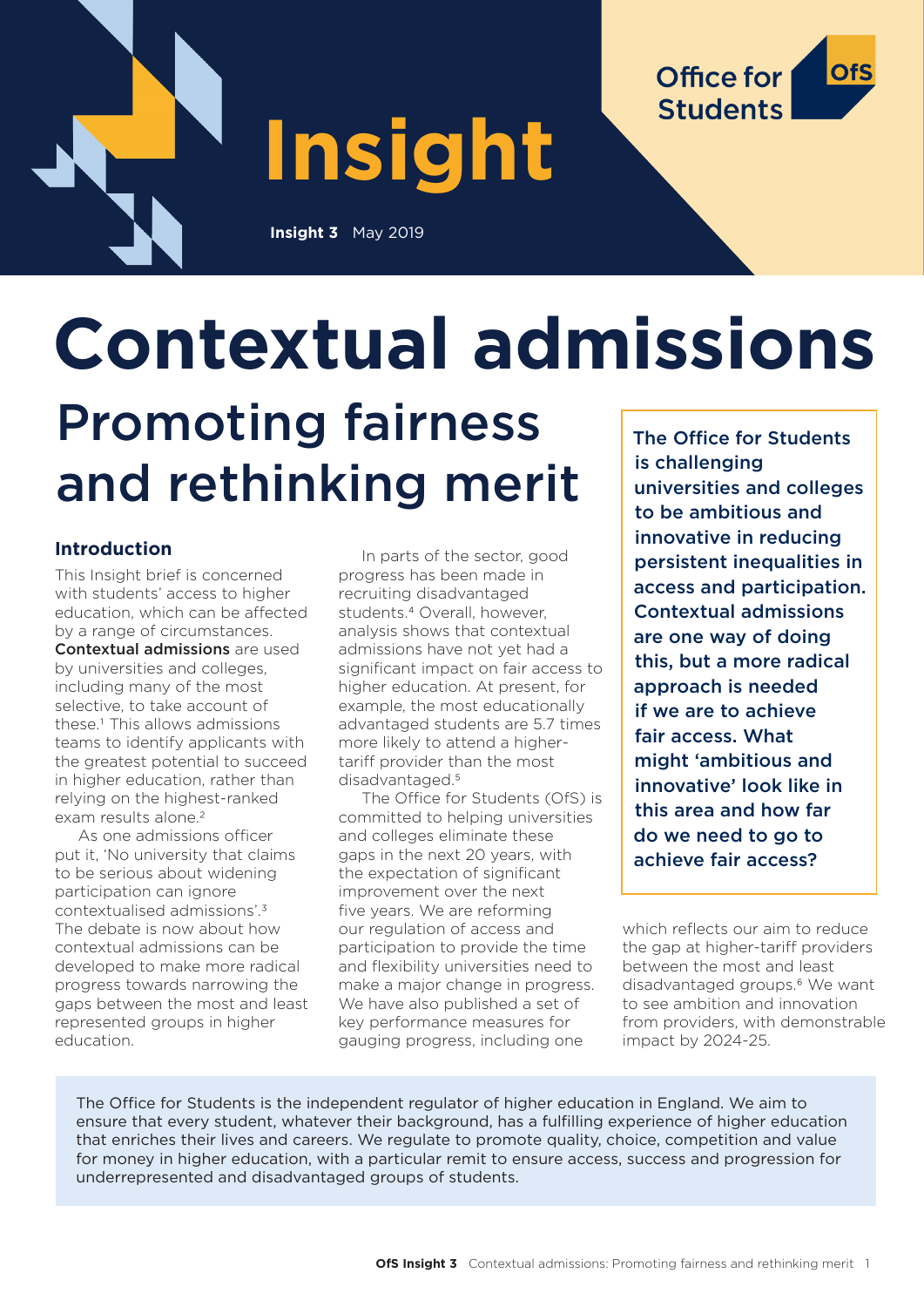#### **Key points**

- University admissions will need to change to achieve fair access. While there has been some progress as a result of the increased use of contextual offers, gaps in equality of access between the most and least advantaged groups remain wide.
- Universities will therefore need to rethink how they are judging merit, rather than focusing narrowly on school exam success alone. A more radical use of contextual admissions is one way to achieve this conceptual shift.
- Through reforming access and participation plans the OfS will instigate more honest self-assessment, more ambitious targets, more evidence-based measures and better evaluation.7
- We will work with the government and UCAS to ensure that universities have access to the most robust data.

Universities and colleges are responsible for their own admissions criteria and processes, but students and the public need to be able to have confidence in the fairness, integrity and transparency of admissions systems. The OfS has an important role in assuring this.

This Insight brief considers how contextual admissions, and more diverse entry routes, could be deployed to achieve fair access, drawing on practice in English universities and colleges, and looking at what we might learn from other countries' higher education systems. It examines current examples of contextual offers and other routes into higher education such as foundation years.

#### **Background**

The 2004 Schwartz Review of university admissions concluded that 'it is fair and appropriate to consider contextual factors as well as formal educational achievement, given the variation in learners' opportunities and circumstances.' The review went on to recommend that applicants 'must be assessed as individuals' based on 'holistic assessment'.8

Since then, universities and the government have invested

significantly in measures to encourage students from disadvantaged groups to apply to university. These measures have had an impact. In 2018, 19.7 per cent of 18-year-olds from the most educationally disadvantaged areas entered university, compared with 11.3 per cent in 2007. However, the disparity in entry rates between the most advantaged and the least advantaged has stayed stubbornly high: in 2018, 18-yearolds from the most advantaged areas were 2.4 times more likely to enter higher education and 5.7 times more likely to enter higher-tariff providers than those from the least advantaged areas.<sup>9</sup> While there has, therefore, been an improvement in the overall opportunity to access higher education during the last decade, there has been little progress in reducing equality gaps, particularly in the highest-tariff universities.

School qualifications are not achieved under equal conditions. Educational gaps are evident from the age of five, and by age 15 students from disadvantaged backgrounds are on average nearly three school years behind their more advantaged peers.<sup>10</sup> Research has shown that family background, with its impact on

school qualifications, remains the strongest marker of whether a student will go to university or not.11

The grades achieved by a top student in a state school in a deprived community will usually be lower than those of an average performer in a selective or fee-paying school, but they can be considered at least as great an achievement. Indeed, studies have shown that such students have greater potential to succeed in and beyond higher education.12 The lived experience of students from disadvantaged groups also contributes to a diverse and vibrant cohort of students who learn from one another.

Achieving equality of opportunity in relation to higher education access will require a new approach to determining merit and fairness in admissions. Given the educational inequalities evident from primary school onwards, finding ways of judging students' achievement and potential that go beyond public exam results will be central to this. Universities' ability to set their own admissions criteria provides them with the scope to do so.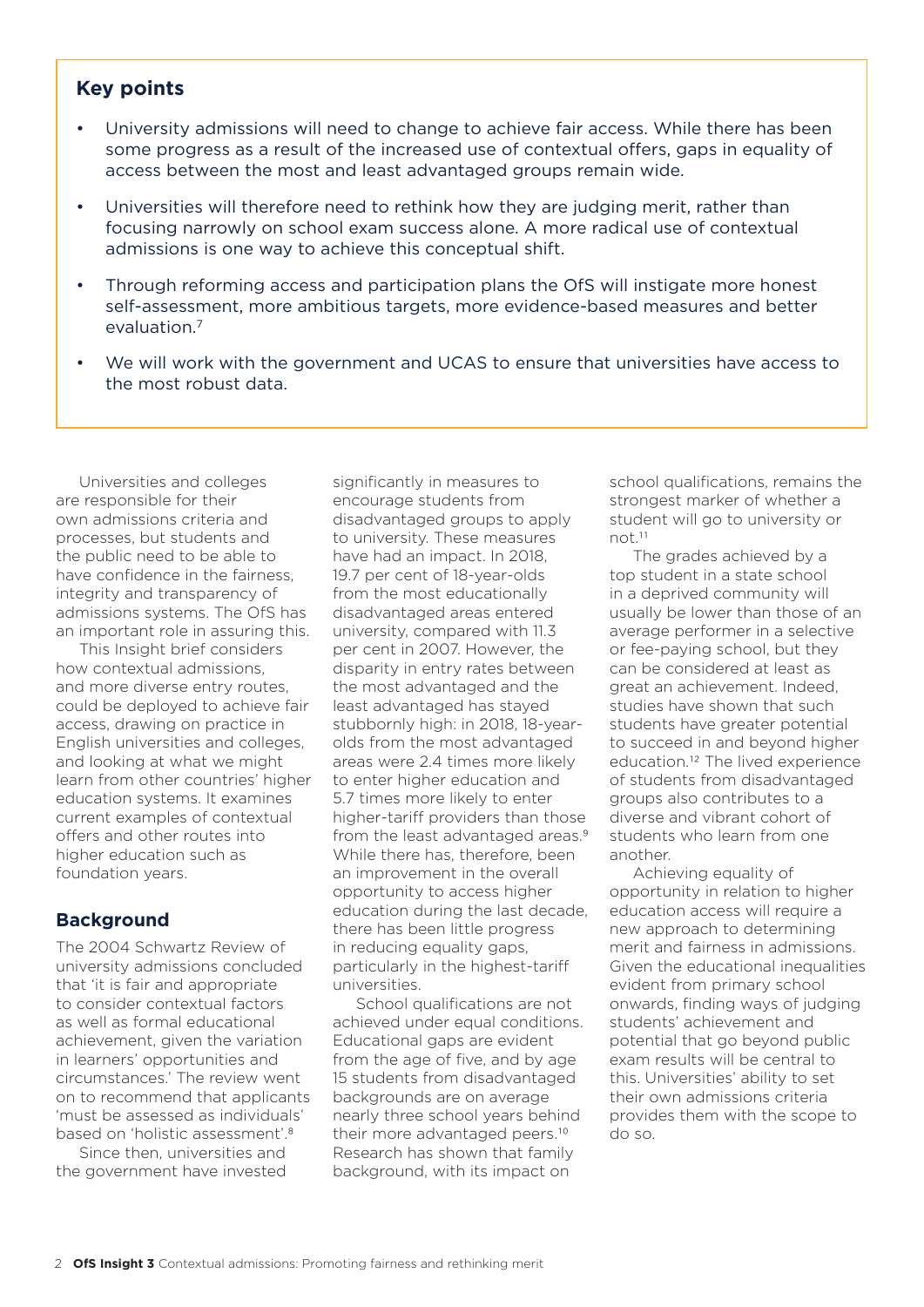# **Definitions**

- **Contextual data:** Statistical data or individual characteristics that can be used as a basis for placing an applicant's achievements in context.
- **Contextual flag:** A marker that 'flags' to an admissions officer that a student is from an underrepresented group.
- • **Contextual admission:** An offer made on the basis of contextual data or participation in an outreach event. This might be an offer based on advertised grades, an offer at a grade or more lower than advertised, an unconditional offer or an offer linked to a foundation year.
- **Contextual offers:** An offer of entry at one or more grades lower than the standard offer for that course.
- **Minimum threshold:** An offer which reflects the minimum academic level needed to complete a university course, rather than being increased to take account of, for instance, oversubscription or marketing.

#### **Current contextual practices in England**

There is wide variation in how contextual admissions are used by individual higher education providers. Contextual data can be used in a variety of ways:

- to target widening participation and fair access activities
- to establish who to interview
- to inform decision-making on a specific application
- to decide whether to make a reduced offer
- to identify applicants who may need additional support or advice during application, transition or progress through higher education
- for monitoring and reporting.

There is patchy information on how frequently and effectively contextual admissions are employed. Studies have suggested that higher-tariff universities are 'too conservative' when making contextual offers and only reduce their grades for

students from low-participation neighbourhoods by, on average, half an A-level grade – little different from the average reduced offers made to other students.13

In these and other universities, greater ambition to ensure equality of opportunity may be constrained by the culture of pursuing students with the highest grades to demonstrate global and national standing. For example, league tables use average entry tariffs as a metric of prestige, meaning that fair access measures can have a detrimental impact on league table performance. The government has signalled that it intends to engage with league table compilers to address this issue, and the OfS will advise on alternative approaches.14

#### **Putting achievement in context**

One of the barriers to progress is the lack of agreement over the measures that should be used to measure socioeconomic and educational disadvantage. Universities do not have access to data on household income, such as tax records, or receipt of government benefits such as free school meals. They use at least

one, and often multiples, of the following markers when deciding whether to make a contextual offer:

Individual indicators: These might include whether the applicant is a care leaver, a refugee or disabled, or if neither of their parents went to university.

Area data: This may include the Participation of Local Areas measure (POLAR), Index of Multiple Deprivation or the ACORN demographic classification.

School data: This may cover whether the applicant attended a school with relatively low average attainment at Key Stage 4, or in a deprived area.

Intersectional data: Data which takes into account more than one measure of deprivation, such as UCAS's multiple equality measure (MEM).

#### Participation in outreach activities or programmes: Some applicants will have taken part in activities or programmes such as mentoring programmes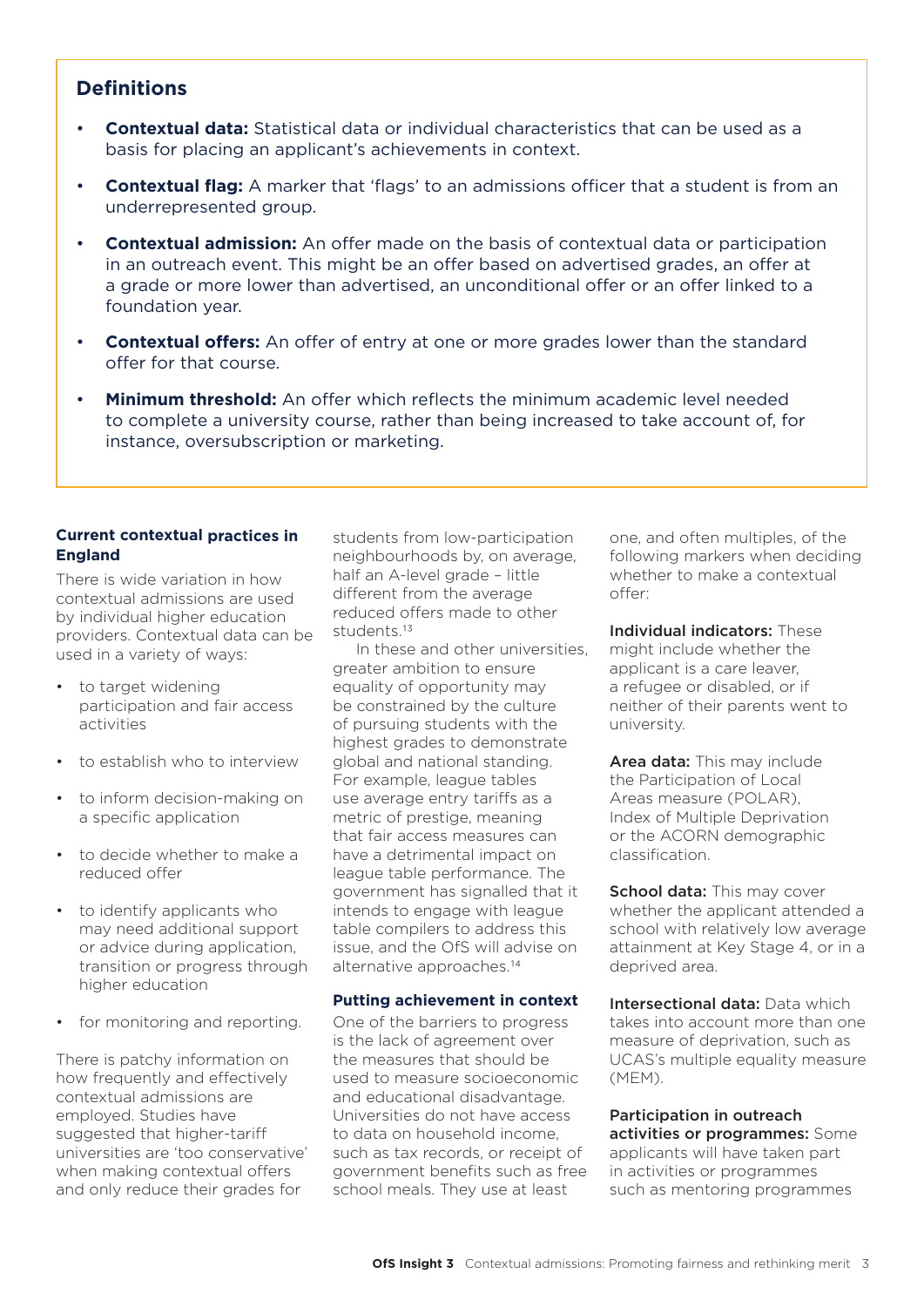

# Figure 1: The ratio between entry rates to higher, medium and lower tariff providers for MEM group 5 and MEM group 1 England-domiciled 18-year-olds

with schools and young people, summer schools, campus visits, taster days and masterclasses. These activities can include assessed work that supplements public exam results.

The OfS uses POLAR to measure underrepresentation in higher education. POLAR estimates how likely young people are to participate in higher education according to where they live,15 but we advise that it should not be used in isolation to decide whether to offer a place to an individual student. For example, geographical data can mask pockets of rural poverty and isolation, while in cities deprived neighbourhoods often border wealthy ones.16 Similarly, data which only covers school leavers cannot contextualise groups such as mature students.

While such area-based measures are effective for targeting outreach programmes

and measuring universities' performance, they should only be used alongside other individual indicators for admissions decisions.

Using different measures of disadvantage can show markedly different outcomes. For 2018 entry, if POLAR3 is used, the most advantaged students appear 2.3 times more likely to enter university than the least advantaged.17 Using the more comprehensive MEM (which includes whether a child has received free school meals, their race and gender alongside POLAR), this difference rises to 4.7.18 MEM also suggests that attempts to widen participation have plateaued since 2015 (see Figure 1). At higher-tariff providers, the gap seen using MEM has widened for the first time in 2018, with those from the most advantaged combinations of background characteristics 15 times more likely to enter than

those with the least.

The choice of data that admissions teams use for context can thus result in divergent outcomes. Recent research has argued that the most robust measure of disadvantage is whether or not a child receives free school meals for a sustained period of time.19 This information is not currently available to universities.

Further work is needed to establish individual measures that can be used alongside areabased measures for contextual admissions decisions.

#### **Contextual offers**

There is currently no clearly understood approach to making contextual offers. The guidance universities offer to prospective students varies widely. Despite the widespread use of such offers, the majority of English universities make no reference in their admissions information to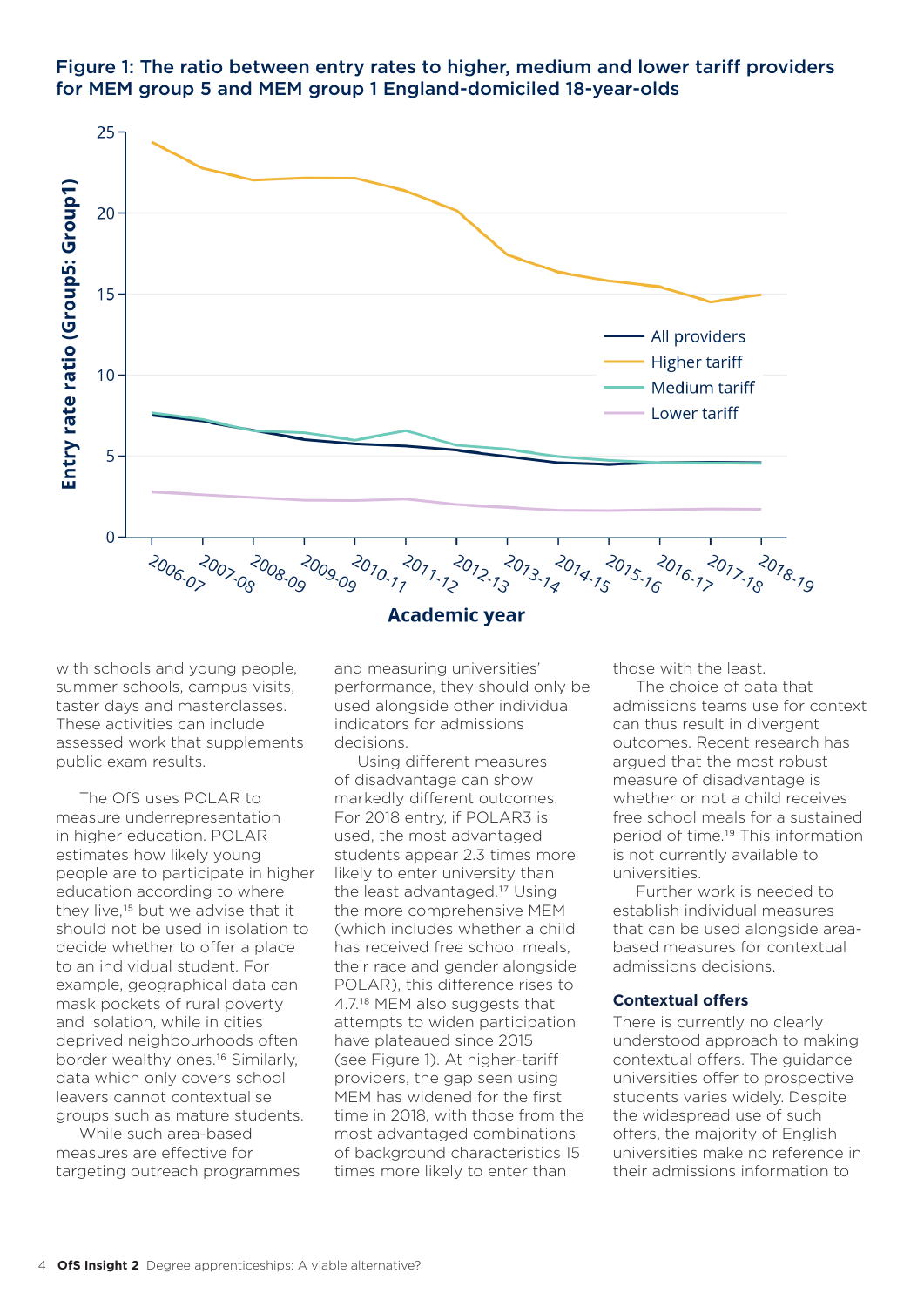how they use contextual data or whether they make contextual offers.

Greater transparency is needed across the sector to ensure that students understand this aspect of the admissions process and how it works for them.

A recent search finds that, for 2019 entry in England, 14 high-tariff providers and 10 other universities and colleges indicate on their websites that they may offer entry grades between one and five grades lower to contextually flagged applicants.

All 24 providers describe when an applicant is flagged, although the eligibility criteria vary, as do the processes an applicant must follow to receive a contextual offer. Several universities inform the prospective student that all they need to do is submit their UCAS form: the admissions team will do the rest. However, most require the student to fill in additional forms, make the university their firm choice, undertake a preliminary course, or sit an exam.20

These additional requirements risk placing extra strain on candidates, at a time when they are already under pressure from their school assessments. By asking students to make a university their firm choice before they receive a contextual offer, universities may be limiting students' choices.

In many cases, even a hard limit of one or two grades' reduction to the standard offer will not be enough to close the access gap. If they were more dynamic in their use of contextual admissions, universities could more actively recognise an individual's circumstances and potential. Researchers have argued that students can be admitted to high-tariff universities with A-level grades of BCC and have an 80 per cent probability of graduating with a degree, and a 46 per cent chance of gaining a first or upper second. This study suggests that there is

# **An evolving approach**

#### The University of Bristol

The University of Bristol has made contextual offers since 2009. Accepted students are automatically offered a lower grade if they attend a state school in the bottom 40 per cent for attainment, live in POLAR3 quintiles 1 or 2, have completed a University of Bristol outreach event, or have spent time in care.<sup>21</sup> In 2016, the university admitted 1,000 students on such offers.

Although the students are not offered any additional targeted support once admitted, research has shown that students admitted to Bristol with one grade lower than the entry requirements do just as well as, if not better than, those admitted on the standard offer.<sup>22</sup>

A recent initiative, the Bristol Scholars programme, targets local students with the potential to succeed at university. Of the 43 students on the pilot year, 40 per cent had received free school meals. Students on the programme receive offers of up to four grades lower than the standard offer, and are given support before and after application.<sup>23</sup>

potential for students with lower A-levels to succeed at degree  $|eVho|^{24}$ 

It is crucial that a shift in offer-making of this kind is accompanied by effective student support. The OfS encourages universities and colleges to take a 'whole institution' approach to access and participation,<sup>25</sup> through which a range of interventions are made by different parts of the organisation to give students the support they need from application through to graduation. This includes sustained engagement in school, support with applications, financial support, engagement through transition to university, targeted support during the course, and careers advice.

The OfS is supporting universities and colleges to achieve this through a new 'what works' centre, the Centre for Transforming Access and Student Outcomes in Higher Education,<sup>26</sup> which will share and support the take-up of evidence on the impact of different approaches taken across the sector.

#### **Alternative routes into higher education**

In addition to changing the requirements for students entering through traditional routes, universities can improve access by diversifying the ways students can gain admission.

#### Access to Higher Education

diplomas have been an alternative route to university since the 1970s. They can be taken over a year full-time or part-time over several years. A pass with distinction is considered by universities to be equivalent to three A-levels. Alongside academic work, the courses aim to develop the broader skills students require to succeed at university.<sup>27</sup>

In 2016, some 23 per cent of diploma students accepted onto university courses were from POLAR3 quintile 1, compared with 12 per cent with other equivalent qualifications. Most, however, do not go on to highertariff universities. Of the 48 English universities that accepted more than 180 students with Access diplomas in 2016, only three were high-tariff providers.28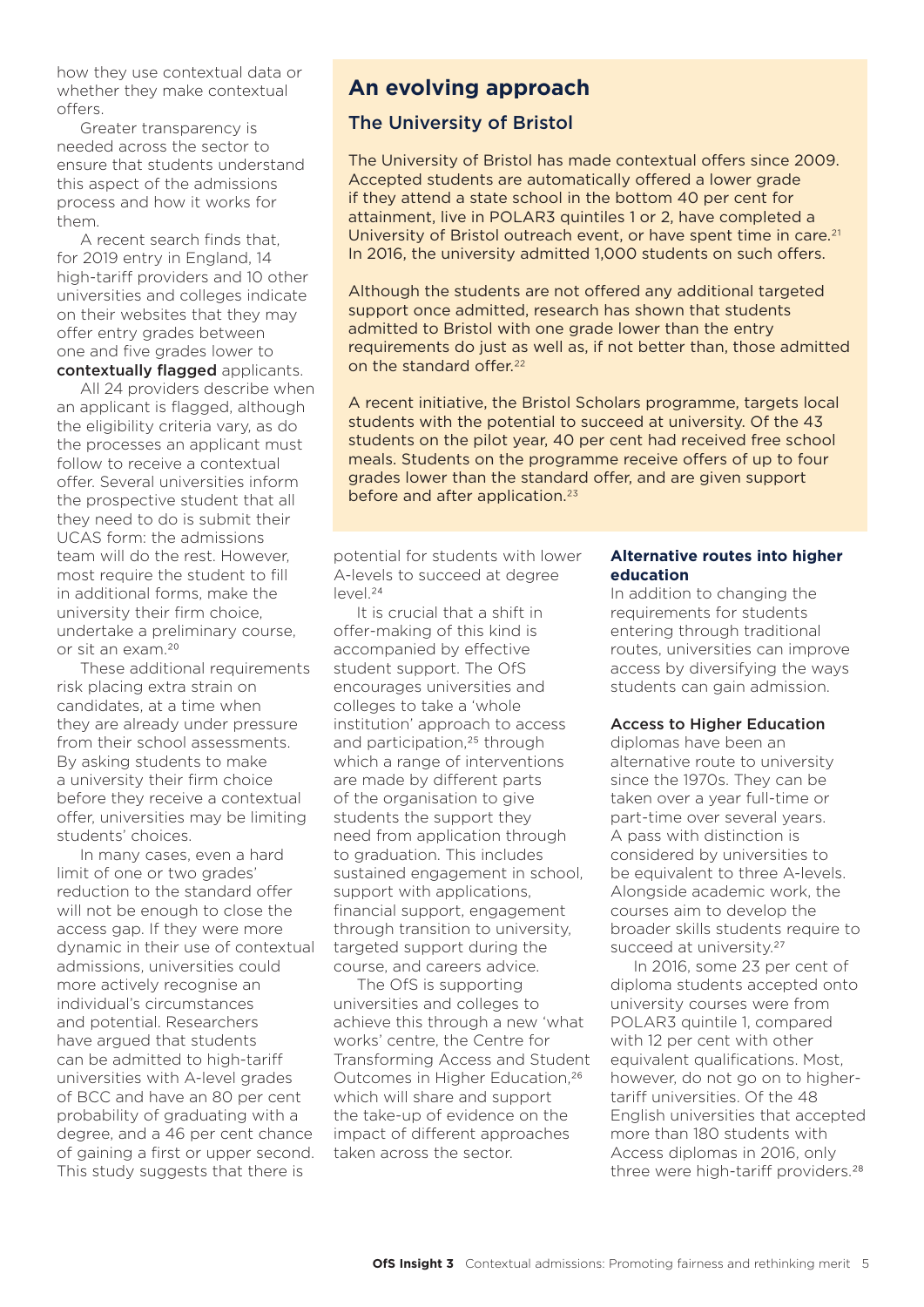# **A holistic approach**

# York St John University

From 2019, York St John University will examine applications holistically, using a variety of contextual data which is clearly set out on the university's website. On this basis, admissions officers will make a standard conditional, an unconditional, or a reduced points offer. This contextual offer is the most radical published by an English university: a reduction of up to 40 UCAS tariff points (equivalent to five grades at A-level or entry grades of CDD). No conditions are attached to the reduced offers; for instance, applicants do not have to make York St John their firm choice.<sup>29</sup>

If universities want to recruit a more diverse student body, working with the colleges and awarding bodies delivering these diplomas to expand provision and progression could be a successful approach.

Foundation years can be undertaken by students who did not meet their A-level offer, those with non-traditional or no qualifications, or those who did not take the requisite A-levels (such as those without maths A-level wishing to study engineering). Successful completion of a foundation year normally means automatic progression onto the first year of the degree. They are a valuable pathway to university for groups such as mature students. As one academic argues of foundation years: 'their recruitment practices, by definition, target nontraditional students'.30

More recently, foundation years have raised the numbers of students in England's most selective universities and courses. Medical schools have long run foundation years to support students with lower A-levels and thereby increase diversity among doctors.

Students undertaking foundation years sometimes report feeling isolated from the student body and lacking access to university facilities.<sup>31</sup> To guard against this possibility, universities need to ensure foundation year students are integrated into the wider student body. Overall, however, foundation year courses

offer a different route into higher education with excellent continuation rates.

#### Degree apprenticeships are

providing an increasingly important alternative route into higher education, integrating study with work. The second OfS Insight brief set out the potential for this route to improve access and outcomes for school leavers from disadvantaged backgrounds as well as mature learners already in the workplace,<sup>32</sup> together with the actions needed to achieve it.

# **Discussion**

#### **Affirmative action and holistic admissions abroad**

Radical affirmative action in higher education has a long history. In the 1960s, affirmative action in US education grew out of the wider civil rights movement. As a result, between 1962 and 1999 the percentage of African-Americans completing four years of college increased from 4 per cent to 15.5 per cent and research has demonstrated the benefits to society arising from this.<sup>33</sup> In the years after apartheid, South African universities were expected to accept more black applicants. The number of black students increased from 191,000 in 1993 to 404,000 10 years later.<sup>34</sup> Since independence, the Dalit castes in India have had a certain percentage of places at universities reserved for them. This figure rose to 50 per cent in the 2000s.35

These shifts in policy all arose from wider political upheaval and social justice movements. They demonstrate that radical measures can have a marked effect in a short period of time. They take a definition of merit based on social justice and use education to help right historical wrongs.

Many selective universities in the USA make use of 'holistic admissions'. Examining a candidate holistically means considering their socioeconomic background and identity alongside their exam results and academic references.36 This process ensures that selective universities can recruit a diverse and balanced student cohort which not only possesses excellent academic credentials but also reflects wider American society.37

Studies have shown that this holistic approach is more likely to see the admittance of applicants from underrepresented socioeconomic groups.<sup>38</sup> At Princeton University, whose president has championed a new approach to judging merit, the number of students who receive federal subsidies ('Pell Grants') rose from 12 per cent in 2012 to 21 percent in 2018.40 Other

# **Foundation year** Lady Margaret Hall

Since 2016, Lady Margaret Hall, University of Oxford, has extended lower entry offers (alongside an essay and interview test) for a foundation year designed to prepare disadvantaged students for university. Although there is no guarantee of a place at Oxford at the end of the course, the admission rate compares favourably with other foundation years, and a preliminary report suggests that students are more confident and comfortable when entering their first year.<sup>39</sup>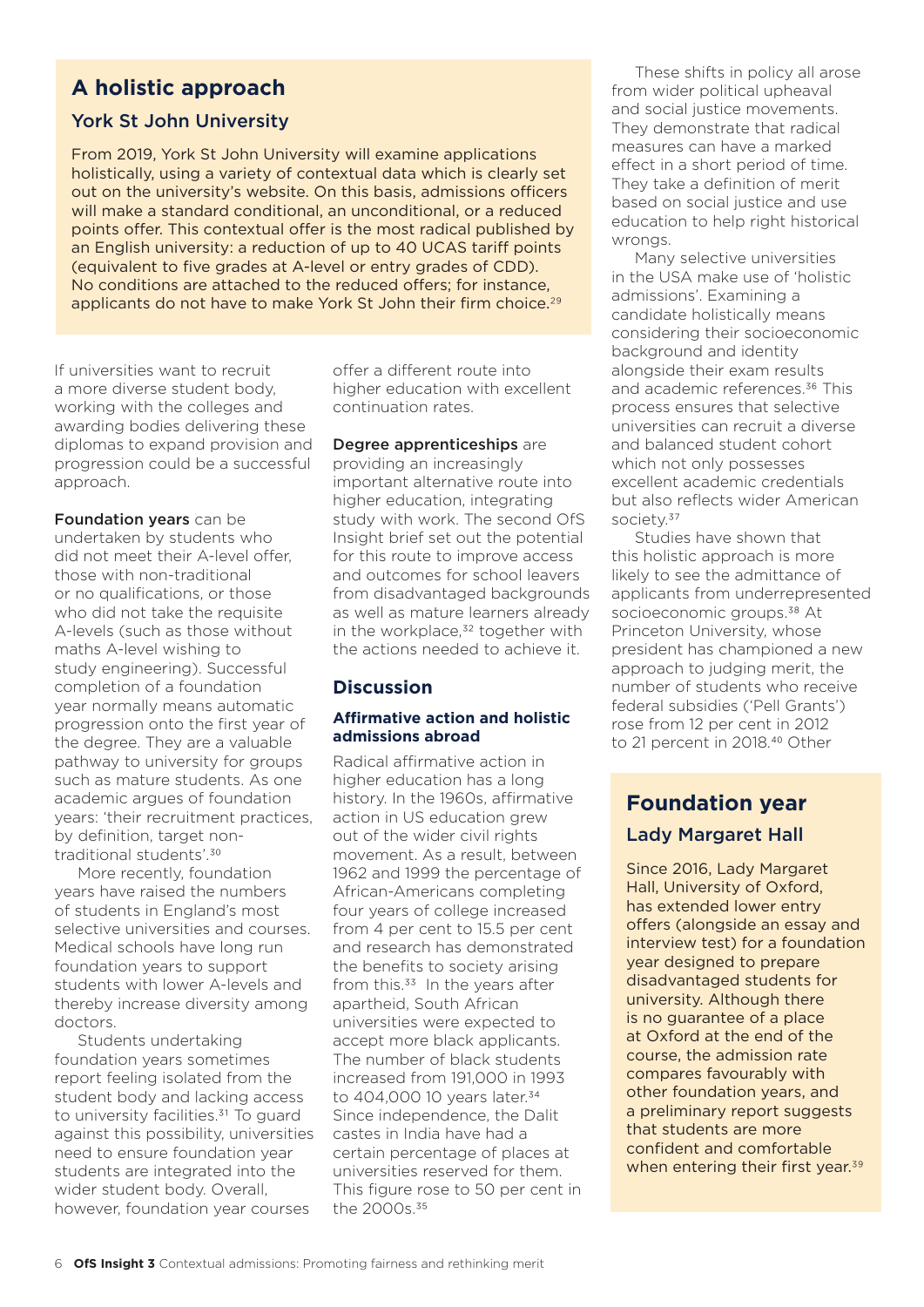US universities achieve high proportions of such students without affecting their global standing: 31.4 per cent of the students at the University of California at Berkeley qualify for a Pell Grant.<sup>41</sup> Under the banner of the American Talent Initiative,<sup>42</sup> many of the most selective US universities are setting ambitious targets for change during the next five years.

The challenge in instigating such holistic measures in England is that the information available to admissions officers is currently more limited. Most English students are admitted on predicted rather than actual grades. Applications do not, as a rule, include essays or standardised tests like SATs. Some individual indicators like race are not given to admissions officers by UCAS, to safeguard against bias.43 There is also a financial cost associated with these admissions practices.44

Nor are such systems immune from admissions fraud. The recent admissions scandals in America, including faked transcripts and invented athletic prowess, show how applicants and their parents can take advantage of a holistic system.45 Legacy admissions, whereby an applicant is favoured if their parents or grandparents attended the university, are antithetical to fair access.

Nevertheless, the American model highlights the promise of contextual admissions in a system that sees diversity as an educational benefit.

#### **Contextual offers in Scotland**

At the beginning of the decade, Scotland had the worst university entry rates for the poorest students among the four nations of the UK. In 2011, for example, only 13 Scottish students from the lowest 20 per cent of the Scottish Index of Multiple Deprivation (SIMD20) took up a place at the University of St Andrews.46 There remains some debate on the suitability of SIMD as a measure of disadvantage, with one study showing that 60 per cent of disadvantaged pupils

did not live in SIMD20.47 However, others see it as the best single measure currently available in Scotland.<sup>48</sup>

In 2016, the Scottish Government set challenging targets for universities to admit 16 per cent of students from SIMD20 by 2021 and 20 per cent by 2030.<sup>49</sup> Universities. including the most selective, have responded by publishing two tariffs: one for the standard offer and a second for students who are contextually flagged, of up to three grades lower in the Scottish Higher exams. This minimum threshold reflects the grades required to meet the academic standards of the course, and should therefore mitigate against a fall in degree performance.<sup>50</sup>

This shift has helped universities make impressive gains quickly. For example, the University of Edinburgh saw places accepted by students from SIMD20 jump from 7.3 per cent in 2016-17 to 11 per cent in 2018-19.51 From a lower base, St Andrews increased fivefold the absolute number of disadvantaged students it admitted to 73 (10.3 per cent of its Scottish intake) in 2018.52

#### **Towards a radical new approach**

These examples demonstrate the benefit of an integrated, university-wide, student-centred approach. Access programmes and activities are integrated with and complement recruitment and outreach practices. The early results from Scotland show that using minimum threshold grades and being transparent in how contextual admissions are employed can quickly make an impact on the recruitment of disadvantaged students. Recruiting substantial numbers of students through contextual routes requires universities to support them throughout their university career to ensure that they have the best possible opportunities to succeed.

A number of employers now use contextual measures when undertaking graduate recruitment. Where many firms

# **Extended medical programme**

#### King's College London

King's College London's 'extended medical programme' offers students greater support and spreads the first year of the standard medical degree over two years. A review of the programme concluded that, with additional support, students admitted with A-level grades of CCC could thrive on medical degrees.<sup>53</sup> This medical course and others like it recognise the wider need for courses and curricula to evolve to accommodate the needs of contextually admitted students.

previously set hard A-level entry criteria, now organisations such as Rare Contextual Recruitment supply companies with data to highlight disadvantaged candidates who might otherwise be overlooked.<sup>54</sup> In 2015, Deloitte committed to using contextualised data to offer 1,500 graduate positions.<sup>55</sup> These developments mean that disadvantaged students can be supported through the university lifecycle and into employment afterwards.

There has been minimal research on students' views of contextual offers. Anecdotally, a number of reports suggest that disadvantaged candidates are concerned about being treated differently,<sup>56</sup> while more advantaged students fear they will be displaced.<sup>57</sup> It is important to communicate to all students the barriers which prevent some students from getting into the right course and university for them, and that contextual offers can redress educational and social inequalities. Including students in diversifying the university increases the chances that they will be invested in its success.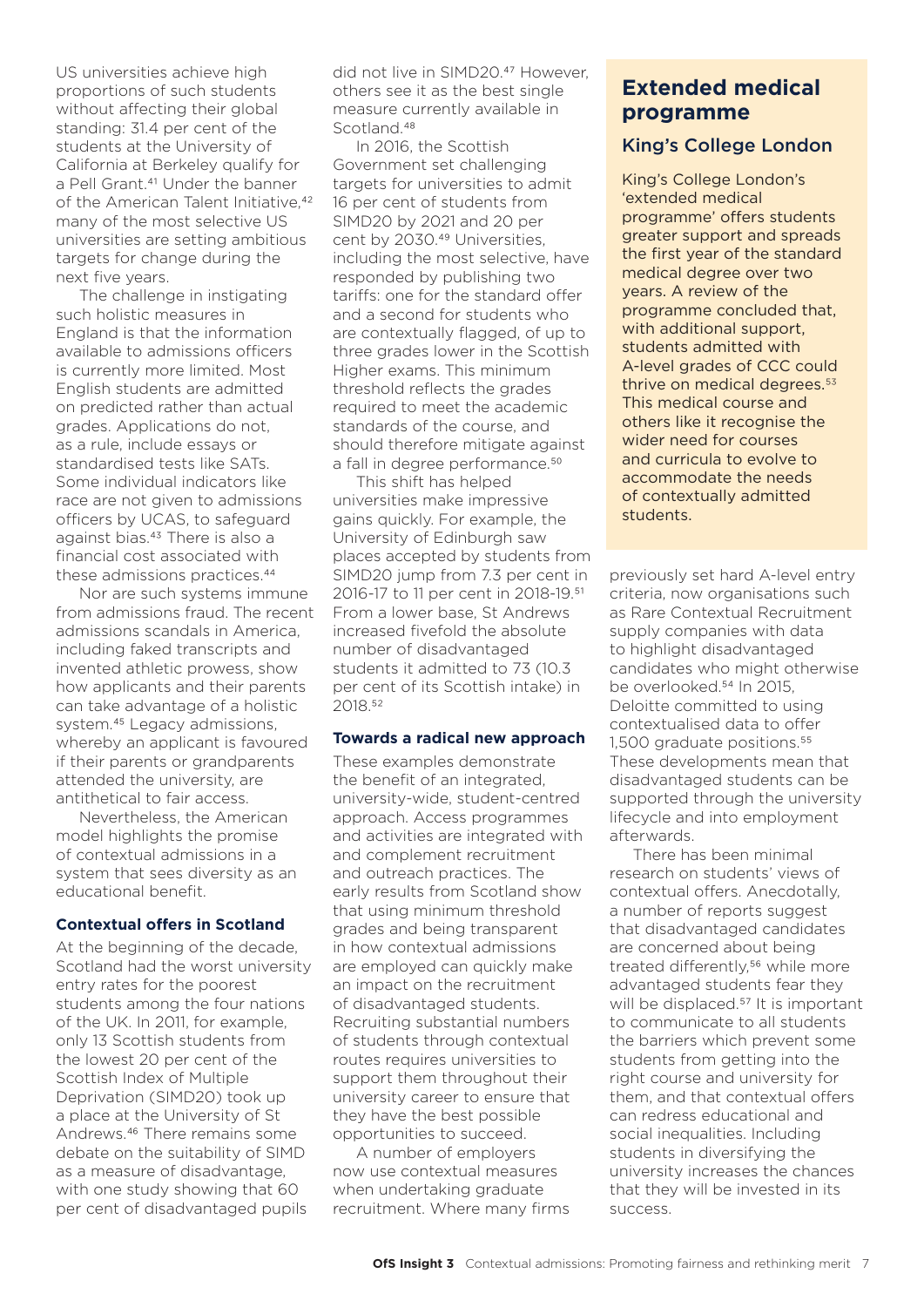### **Conclusion**

Contextual admissions alone are not a panacea for fair access to higher education in England. A broad-spectrum approach is needed whereby providers work with schools to shift expectations and improve attainment, establish sophisticated admissions systems that use different ways to identify potential, and develop more flexible and varied routes into higher education.

There is a case for rethinking how merit is judged in admissions. Because social background affects school attainment, focusing only on the top A-levels means that the potential of disadvantaged students is being overlooked. As it stands, the implementation of contextual admissions does not go far enough. Research has shown that lowering advertised grades at high-tariff providers to BCC, for example, would broaden the pool of available applicants without a marked fall in academic standards.58 Admissions processes could also be made less obstructive and more transparent for disadvantaged students.

The OfS will support this on a number of fronts:

- Alongside the government, we will continue to work to persuade league table providers to use measures that do not penalise contextual admissions.
- We will continue to work with the government and UCAS to explore ways for providers to consider at the point of application individualised data such as free school meals.
- We will encourage providers to evaluate their approaches rigorously and to share widely their approaches to admissions, including through the new 'what works' centre, the Centre for Transforming Access and Student Outcomes in Higher Education and our A to Z guidance on effective practice.
- Through an admissions review later this year, we will work with universities to identify how to remove barriers to disadvantaged applicants, and to promote transparency and clarity about admissions and offer-making processes.
- Through our reform of access and participation plans we will instigate more honest self-assessment, more ambitious targets, more evidence measures and better evaluation. Each university will need to demonstrate how it will make progress to reduce its access gaps, including where appropriate the use of contextual admissions.
- The OfS Challenge Fund supports the development of new and imaginative approaches to priority areas affecting students. We will explore ways of using the fund to develop innovative approaches to diversifying routes into higher education, such as access and bridging courses.

The OfS has high expectations of universities and colleges to reduce equality gaps in relation to access and participation. Through our reforms to regulating access and participation, we are giving them the time and flexibility to be more ambitious and to innovate. Universities can capitalise on this, and on their independence in admissions, by taking the positive action needed to secure fair access within a generation. A more radical approach to contextual admissions, allied with more diverse routes into university and integrated support for students, can achieve this.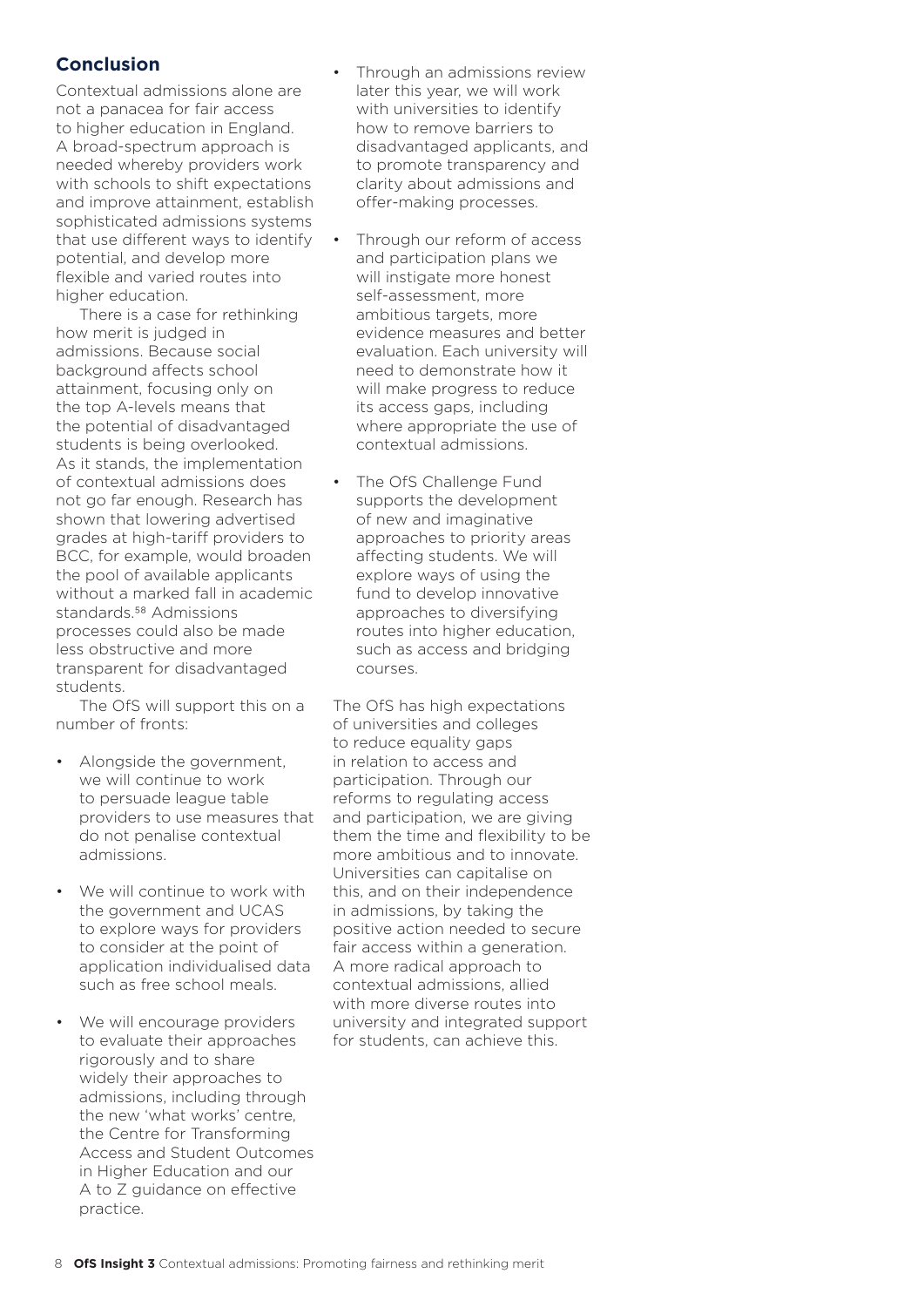# **Notes**

1 In this brief, for the sake of readability, we have used 'universities and colleges', or sometimes simply 'universities', to refer to what our Regulatory framework and other more formal documents call 'higher education providers'.

2 Supporting Professionalism in Admissions, 'Use of contextualised admissions survey report', 2015, p3 (available at [https://www.spa.ac.uk/resources/spas](https://www.spa.ac.uk/resources/spas-work-contextualised-admissions)[work-contextualised-admissions](https://www.spa.ac.uk/resources/spas-work-contextualised-admissions)).

3 Sundorph, Emilie, Danail Vasilev and Louis Coiffait, 'Joining the elite: How top universities can enhance social mobility', p24 (available at [https://reform.uk/](https://reform.uk/research/joining-elite-how-top-universities-can-enhance-social-mobility-0) [research/joining-elite-how-top-universities-can-enhance](https://reform.uk/research/joining-elite-how-top-universities-can-enhance-social-mobility-0)[social-mobility-0](https://reform.uk/research/joining-elite-how-top-universities-can-enhance-social-mobility-0)).

4 In this brief, 'disadvantaged' is used synonymously with 'underrepresented' to refer to those statistically less likely to participate in higher education because of one or more contextual characteristics.

5 UCAS, 'End of cycle report 2018: Patterns by applicant characteristics, report and data' (available at [https://](https://www.ucas.com/data-and-analysis/undergraduate-statistics-and-reports/ucas-undergraduate-end-c) [www.ucas.com/data-and-analysis/undergraduate](https://www.ucas.com/data-and-analysis/undergraduate-statistics-and-reports/ucas-undergraduate-end-c)[statistics-and-reports/ucas-undergraduate-end-cycle](https://www.ucas.com/data-and-analysis/undergraduate-statistics-and-reports/ucas-undergraduate-end-c)[reports/2018-end-cycle-report\)](https://www.ucas.com/data-and-analysis/undergraduate-statistics-and-reports/ucas-undergraduate-end-c).Universities (excluding specialist providers) are grouped into higher, medium and lower tariffs when ranked by average tariff score of UK-domiciled undergraduate entrants, defined using Higher Education Statistics Agency data from academic years 2012-13 to 2014-15.

6 'Official statistic: Key performance measure 1' ([www.](http://www.officeforstudents.org.uk/about/measures-of-our-success/participation-performance-measures/gap-in-participation-between-most-and-least-represented-groups/) [officeforstudents.org.uk/about/measures-of-our](http://www.officeforstudents.org.uk/about/measures-of-our-success/participation-performance-measures/gap-in-participation-between-most-and-least-represented-groups/)[success/participation-performance-measures/gap-in](http://www.officeforstudents.org.uk/about/measures-of-our-success/participation-performance-measures/gap-in-participation-between-most-and-least-represented-groups/)[participation-between-most-and-least-represented](http://www.officeforstudents.org.uk/about/measures-of-our-success/participation-performance-measures/gap-in-participation-between-most-and-least-represented-groups/)[groups/](http://www.officeforstudents.org.uk/about/measures-of-our-success/participation-performance-measures/gap-in-participation-between-most-and-least-represented-groups/)).

7 Access and participation plans set out how higher education providers will improve equality of opportunity for underrepresented groups to access, succeed in and progress from higher education. For more on access and participation plans and the OfS's reforms to them, see 'Regulatory notice 1: Access and participation plan guidance' (available at www.officeforstudents [org.uk/publications/regulatory-notice-1-access-and](http://www.officeforstudents.org.uk/publications/regulatory-notice-1-access-and-participation-plan-guidance/)[participation-plan-guidance/](http://www.officeforstudents.org.uk/publications/regulatory-notice-1-access-and-participation-plan-guidance/)).

8 'Fair admissions to higher education: Recommendations for good practice', 2004, p6 (available at [https://www.spa.ac.uk/resources/schwartz](https://www.spa.ac.uk/resources/schwartz-report)[report](https://www.spa.ac.uk/resources/schwartz-report)).

9 UCAS, 'End of cycle report 2018: Patterns by applicant characteristics, report and data'. (available at [https://](https://www.ucas.com/data-and-analysis/undergraduate-statistics-and-reports/ucas-undergraduate-end-c) [www.ucas.com/data-and-analysis/undergraduate](https://www.ucas.com/data-and-analysis/undergraduate-statistics-and-reports/ucas-undergraduate-end-c)[statistics-and-reports/ucas-undergraduate-end-cycle](https://www.ucas.com/data-and-analysis/undergraduate-statistics-and-reports/ucas-undergraduate-end-c)[reports/2018-end-cycle-report\)](https://www.ucas.com/data-and-analysis/undergraduate-statistics-and-reports/ucas-undergraduate-end-c).

10 Hutchison, Jo, and John Dunford, 'Divergent pathways: The disadvantage gap, accountability and the pupil premium', 2016 (available at [https://epi.org.](https://epi.org.uk/publications-and-research/divergent-pathways-disadvantage-gap-accountability-pupi) [uk/publications-and-research/divergent-pathways](https://epi.org.uk/publications-and-research/divergent-pathways-disadvantage-gap-accountability-pupi)[disadvantage-gap-accountability-pupil-premium/\)](https://epi.org.uk/publications-and-research/divergent-pathways-disadvantage-gap-accountability-pupi).

11 Crawford, Claire, Lorraine Dearden, John Micklewright and Anna Vignoles, Family background and university success: Differences in higher education access and outcomes in England, 2016, pp1-24.

12 Kirkup, Catherine, Rebecca Wheater, Jo Morrison, Ben Durbin and Marco Pomati, 'Use of an aptitude test in university entrance: A validity study', 2010, p28 (available at [https://www.suttontrust.com/research-paper/use](https://www.suttontrust.com/research-paper/use-aptitude-test-university-entrance-validity-study-fina)[aptitude-test-university-entrance-validity-study-final](https://www.suttontrust.com/research-paper/use-aptitude-test-university-entrance-validity-study-fina)[report/\)](https://www.suttontrust.com/research-paper/use-aptitude-test-university-entrance-validity-study-fina).

13 Boliver, Vikki, Claire Crawford, Mandy Powell and Will Craige, 'Admissions in context: The use of contextual information by leading universities', 2017, p26 (available at [https://www.suttontrust.com/research-paper/](https://www.suttontrust.com/research-paper/admissions-in-context-access-gap/) [admissions-in-context-access-gap/\)](https://www.suttontrust.com/research-paper/admissions-in-context-access-gap/).

14 'Universities must do more to tackle ethnic disparity' (available at [https://www.gov.uk/government/news/](https://www.gov.uk/government/news/universities-must-do-more-to-tackle-ethnic-disparity) [universities-must-do-more-to-tackle-ethnic-disparity](https://www.gov.uk/government/news/universities-must-do-more-to-tackle-ethnic-disparity)); Institute for Public Policy Research Commission on the Future of Higher Education, 'A critical path: Securing the future of higher education in England', 2013, p11 (available at [https://www.ippr.org/publications/a](https://www.ippr.org/publications/a-critical-path-securing-the-future-of-higher-education-in-england)[critical-path-securing-the-future-of-higher-education-in](https://www.ippr.org/publications/a-critical-path-securing-the-future-of-higher-education-in-england)[england](https://www.ippr.org/publications/a-critical-path-securing-the-future-of-higher-education-in-england)).

15 For more on POLAR, see 'POLAR – Participation of Local Areas', ([www.officeforstudents.org.uk/data-and](http://www.officeforstudents.org.uk/data-and-analysis/polarparticipation-of-local-areas/)[analysis/polarparticipation-of-local-areas/\)](http://www.officeforstudents.org.uk/data-and-analysis/polarparticipation-of-local-areas/).

16 Harrison, Neil and Colin McCaig, 'An ecological fallacy in higher education policy: The use, overuse and misuse of "low-participation neighbourhoods"', Journal of Further and Higher Education, 2014, pp793-817.

17 POLAR3 has been recently superseded by the updated POLAR4, but the former is the version that would have been available to admissions teams during the period in question.

18 UCAS, 'End of cycle report 2018: Patterns of equality in England, report and data', (available at [https://](https://www.ucas.com/data-and-analysis/undergraduate-statistics-and-reports/ucas-undergraduate-end-c) [www.ucas.com/data-and-analysis/undergraduate](https://www.ucas.com/data-and-analysis/undergraduate-statistics-and-reports/ucas-undergraduate-end-c)[statistics-and-reports/ucas-undergraduate-end-cycle](https://www.ucas.com/data-and-analysis/undergraduate-statistics-and-reports/ucas-undergraduate-end-c)[reports/2018-end-cycle-report\)](https://www.ucas.com/data-and-analysis/undergraduate-statistics-and-reports/ucas-undergraduate-end-c).

19 Gorard, Stephen, Vikki Boliver, Nadia Siddiqui and Pallavi Banerjee, 'Which are the most suitable contextual indicators for use in widening participation to HE?', Research Papers in Education, 2019, pp99-129; Fisher, Esther and Jo Begbie, 'Using individual-level contextual indicators to identify disadvantaged applicants to university: Evidence from the Foundation Year at Lady Margaret Hall, a college of Oxford University', 2019, p6 (forthcoming at [https://www.lmh.ox.ac.uk/\)](https://www.lmh.ox.ac.uk/).

20 For example, 'Access to Leeds' [\(https://www.](https://www.leeds.ac.uk/info/128005/applying/33/alternative_admissions/3) [leeds.ac.uk/info/128005/applying/33/alternative\\_](https://www.leeds.ac.uk/info/128005/applying/33/alternative_admissions/3) [admissions/3\)](https://www.leeds.ac.uk/info/128005/applying/33/alternative_admissions/3); 'The K+ variable offer', [\(http://kplus.](http://kplus.london/) [london/](http://kplus.london/)); 'Access UCL scheme' ([https://www.ucl.ac.uk/](https://www.ucl.ac.uk/prospective-students/undergraduate/application/entry-requirements/access-ucl-c) [prospective-students/undergraduate/application/entry](https://www.ucl.ac.uk/prospective-students/undergraduate/application/entry-requirements/access-ucl-c)[requirements/access-ucl-contextual-offers/access-ucl](https://www.ucl.ac.uk/prospective-students/undergraduate/application/entry-requirements/access-ucl-c)[scheme\)](https://www.ucl.ac.uk/prospective-students/undergraduate/application/entry-requirements/access-ucl-c).

21 'Contextual offers', ([http://www.bristol.ac.uk/study/](http://www.bristol.ac.uk/study/undergraduate/entry-requirements-qualifications/contextual-offers/) [undergraduate/entry-requirements-qualifications/](http://www.bristol.ac.uk/study/undergraduate/entry-requirements-qualifications/contextual-offers/) [contextual-offers/\)](http://www.bristol.ac.uk/study/undergraduate/entry-requirements-qualifications/contextual-offers/).

22 Boliver et al, 'Admissions in context: The use of contextual information by leading universities', 2017, p15; Hoare, Anthony and Ron Johnston, 'Widening participation through admissions policy: A British case study of school and university performance', Studies in Higher Education, 2010, p19.

23 'New insights on WP: Bristol scholars' [\(https://](https://www.hepi.ac.uk/2017/08/22/new-insights-wp-bristol-scholars/) [www.hepi.ac.uk/2017/08/22/new-insights-wp-bristol](https://www.hepi.ac.uk/2017/08/22/new-insights-wp-bristol-scholars/)[scholars/\)](https://www.hepi.ac.uk/2017/08/22/new-insights-wp-bristol-scholars/).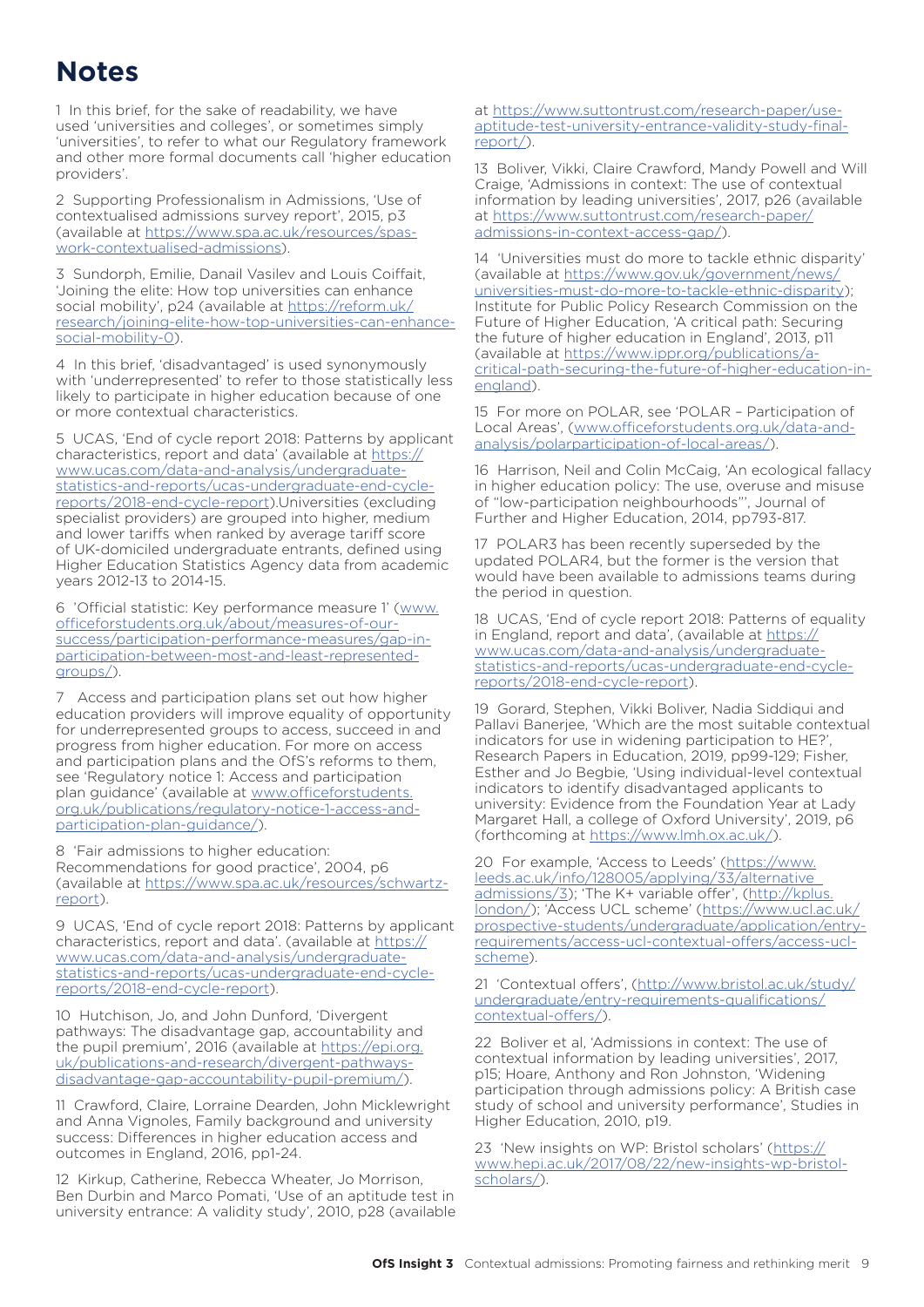24 Boliver, Vikki, Stephen Gorard, Nadia Siddiqui, 'Using contextualised admissions to widen access to higher education: A guide to the evidence base', Durham University Evidence Centre for Education, Research Briefing No. 1, 2019, p3.

25 OfS, 'Regulatory advice 6: How to prepare your access and participation plan – effective practice advice' (OfS 2019.06, available at [www.officeforstudents.](https://www.officeforstudents.org.uk/publications/regulatory-advice-6-how-to-prepare-your-access-and) [org.uk/publications/regulatory-advice-6-how-to](https://www.officeforstudents.org.uk/publications/regulatory-advice-6-how-to-prepare-your-access-and)[prepare-your-access-and-participation-plan-effective](https://www.officeforstudents.org.uk/publications/regulatory-advice-6-how-to-prepare-your-access-and)[practice-advice/](https://www.officeforstudents.org.uk/publications/regulatory-advice-6-how-to-prepare-your-access-and)); Thomas, Liz, 'Understanding a whole institution approach to widening participation' (available at [https://webarchive.nationalarchives.gov.](https://webarchive.nationalarchives.gov.uk/20180511112311/https://www.offa.org.uk/egp/whole-institut) [uk/20180511112311/https://www.offa.org.uk/egp/whole](https://webarchive.nationalarchives.gov.uk/20180511112311/https://www.offa.org.uk/egp/whole-institut)[institution-approach/](https://webarchive.nationalarchives.gov.uk/20180511112311/https://www.offa.org.uk/egp/whole-institut)).

26 'Transforming access and student outcomes in higher education' [\(www.officeforstudents.org.uk/](http://www.officeforstudents.org.uk/advice-and-guidance/promoting-equal-opportunities/evaluation-and-effective-practice/evidence-and-impact-exchange/) [advice-and-guidance/promoting-equal-opportunities/](http://www.officeforstudents.org.uk/advice-and-guidance/promoting-equal-opportunities/evaluation-and-effective-practice/evidence-and-impact-exchange/) [evaluation-and-effective-practice/evidence-and-impact](http://www.officeforstudents.org.uk/advice-and-guidance/promoting-equal-opportunities/evaluation-and-effective-practice/evidence-and-impact-exchange/)[exchange/\)](http://www.officeforstudents.org.uk/advice-and-guidance/promoting-equal-opportunities/evaluation-and-effective-practice/evidence-and-impact-exchange/).

27 Busher, Hugh, Nalita James and Anna Piela, 'On reflection: Mature students' views of teaching and learning on Access to Higher Education courses' International Studies in Sociology of Education, 2015, pp304-5.

28 'Access to Higher Education: Students in higher education 2017-18', 2018, pp5-6 (available at [https://](https://www.accesstohe.ac.uk/AboutUs/Publications/Pages/Students-in-Higher-Education-2017-18.aspx) [www.accesstohe.ac.uk/AboutUs/Publications/Pages/](https://www.accesstohe.ac.uk/AboutUs/Publications/Pages/Students-in-Higher-Education-2017-18.aspx) [Students-in-Higher-Education-2017-18.aspx\)](https://www.accesstohe.ac.uk/AboutUs/Publications/Pages/Students-in-Higher-Education-2017-18.aspx).

29 'Opportunity and excellence offer scheme', ([https://](https://www.yorksj.ac.uk/study/undergraduate/how-to-apply/opportunity-and-excellence-offer-scheme/) [www.yorksj.ac.uk/study/undergraduate/how-to-apply/](https://www.yorksj.ac.uk/study/undergraduate/how-to-apply/opportunity-and-excellence-offer-scheme/) [opportunity-and-excellence-offer-scheme/](https://www.yorksj.ac.uk/study/undergraduate/how-to-apply/opportunity-and-excellence-offer-scheme/)).

30 Sanders, Lalage D, Annette P Daly and Katherine Fitzgerald, 'Predicting retention, understanding attrition: A prospective study of foundation year students', Widening Participation and Lifelong Learning, 2016, pp50-83.

31 Marshall, Catherine, 'Review of Lady Margaret Hall Foundation Year', 2018, p15.

32 OfS, 'Degree apprenticeships: A viable alternative?' ([www.officeforstudents.org.uk/publications/degree](http://www.officeforstudents.org.uk/publications/degree-apprenticeships-a-viable-alternative/)[apprenticeships-a-viable-alternative/\)](http://www.officeforstudents.org.uk/publications/degree-apprenticeships-a-viable-alternative/).

33 Allen, Walter R, Robert Teranishi, Gniesha Dinwiddie and Gloria Gonzalez. 'Knocking at freedom's door: Race, equity and affirmative action in US higher education', The Journal of Negro Education, 2000, p6; Bowen, William G, and Derek Bok, The shape of the river: Longterm consequences of considering race in college and university admissions, 2000, pp218-55.

34 Sehoole, Chika, and Kolawole Samuel Adeyemo, 'Access to, and success in, higher education in postapartheid South Africa: Social justice analysis', Journal of Higher Education in Africa, 2016, pp1-18.

35 Ashwini Deshpandet, 'Affirmative action in India', in Elaine Kennedy-Dubourdieu (ed), Race and inequality: world perspectives on affirmative action, 2006 pp63-76.

36 Coleman, Arthur L, and Jamie Lewis Keith, 'Understanding holistic review in higher education admissions', 2019 (available at [https://www.aacrao.org/](https://www.aacrao.org/research-publications/research/eye-on-research-blog/article/aacrao-consulting/2019/03/08/how-to-do-holistic-admissions-legally-efficiently-and-effectively) [research-publications/research/eye-on-research-blog/](https://www.aacrao.org/research-publications/research/eye-on-research-blog/article/aacrao-consulting/2019/03/08/how-to-do-holistic-admissions-legally-efficiently-and-effectively) [article/aacrao-consulting/2019/03/08/how-to-do](https://www.aacrao.org/research-publications/research/eye-on-research-blog/article/aacrao-consulting/2019/03/08/how-to-do-holistic-admissions-legally-efficiently-and-effectively)[holistic-admissions-legally-efficiently-and-effectively\)](https://www.aacrao.org/research-publications/research/eye-on-research-blog/article/aacrao-consulting/2019/03/08/how-to-do-holistic-admissions-legally-efficiently-and-effectively).

37 Hoxby, Caroline M, 'The changing selectivity of American colleges', Journal of Economic Perspectives, 2009, pp114-15.

38 Bastedo, Michael, Nicholas A Bowman, Kristen M Glasener, Jandi L Kelly and Emma Bausch, 'What is holistic review in college admissions?', 2017, p2.

39 O'Sullivan, Katriona, Niamh Bird, James Robson and Niall Winters, 'Academic identity, confidence and belonging: The role of contextualised admissions and foundation years in higher education', British Education Research Journal, 2019, pp10-12.

40 Pisacreta, Elizabeth Davidson, Emily Schwartz, Martin Kurzweil, 'A 2018 report on the progress of the American talent initiative in its first two years', 2018, p11 (available at [https://sr.ithaka.org/publications/american](https://sr.ithaka.org/publications/american-talent-initiative-first-two-years-progress/)[talent-initiative-first-two-years-progress/\)](https://sr.ithaka.org/publications/american-talent-initiative-first-two-years-progress/).

41 Carnevale, Anthony P, and Martin Van Der Werf, 'The 20% solution: Selective colleges can afford to admit more Pell Grant recipients', 2017, p13 (available at [https://cew.georgetown.edu/cew-reports/pell20/#full-](https://cew.georgetown.edu/cew-reports/pell20/#full-Report)[Report\)](https://cew.georgetown.edu/cew-reports/pell20/#full-Report).

42 Pisacreta, Schwartz and Kurzweil, 'A 2018 report on the progress of the American talent initiative in its first two years', pp3-4.

43 UCAS, 'Unconscious bias report', 2016, p11 (available at [https://www.ucas.com/corporate/news-and-key](https://www.ucas.com/corporate/news-and-key-documents/news/update-ucas-report-minimising-risks-uncon)[documents/news/update-ucas-report-minimising-risks](https://www.ucas.com/corporate/news-and-key-documents/news/update-ucas-report-minimising-risks-uncon)[unconscious-bias-admissions](https://www.ucas.com/corporate/news-and-key-documents/news/update-ucas-report-minimising-risks-uncon)).

44 Mountford-Zimdars, Anna, Joanne Moore and Janet Graham, 'Is contextualised admission the answer to the access challenge?', Perspectives: Policy and Practice in Higher Education, 2016, p148.

45 Stancil, Will, 'The scandal that reveals the fiction of America's educational meritocracy', 19 December 2018, Atlantic Magazine (available at [https://www.theatlantic.](https://www.theatlantic.com/education/archive/2018/12/tm-landry-and-myth-meritocracy-education/578149/) [com/education/archive/2018/12/tm-landry-and-myth](https://www.theatlantic.com/education/archive/2018/12/tm-landry-and-myth-meritocracy-education/578149/)[meritocracy-education/578149/\)](https://www.theatlantic.com/education/archive/2018/12/tm-landry-and-myth-meritocracy-education/578149/).

46 Carrell, Severin, 'Top Scottish universities attacked over low numbers of poorest students', The Guardian, 4 June 2012 (available at [https://www.theguardian.](https://www.theguardian.com/education/2012/jun/04/top-scottish-universities-poorest-students) [com/education/2012/jun/04/top-scottish-universities](https://www.theguardian.com/education/2012/jun/04/top-scottish-universities-poorest-students)[poorest-students](https://www.theguardian.com/education/2012/jun/04/top-scottish-universities-poorest-students)).

47 Boliver, Vikki, Stephen Gorard, Mandy Powell, and Tiago Moreira, 'Evaluating the validity and reliability of potential indicators of contextual disadvantage', 2017, pp15-17 (available at [http://www.sfc.ac.uk/](http://www.sfc.ac.uk/access-inclusion/contextualised-admissions/evaluating-contextual-admissions.aspx)) [access-inclusion/contextualised-admissions/evaluating](http://www.sfc.ac.uk/access-inclusion/contextualised-admissions/evaluating-contextual-admissions.aspx))[contextual-admissions.aspx\).](http://www.sfc.ac.uk/access-inclusion/contextualised-admissions/evaluating-contextual-admissions.aspx))

48 Weedon, Elisabet, Ellen Boeren, Sheila Edward and Sheila Riddell, 'Widening access to higher education: does anyone know what works?', 2014, pp4-6 (available at [https://www.research.ed.ac.uk/portal/en/](https://www.research.ed.ac.uk/portal/en/publications/widening-access-to-higher-education-does-anyone) [publications/widening-access-to-higher-education](https://www.research.ed.ac.uk/portal/en/publications/widening-access-to-higher-education-does-anyone)[does-anyone-know-what-works\(3ae881cf-3670-45ce](https://www.research.ed.ac.uk/portal/en/publications/widening-access-to-higher-education-does-anyone)[b607-6e7a9d63dff0\).html\)](https://www.research.ed.ac.uk/portal/en/publications/widening-access-to-higher-education-does-anyone); Commissioner for Fair Access, 'Discussion paper: Contextual admissions', 2017 (available at [https://www.gov.scot/about/how](https://www.gov.scot/about/how-government-is-run/directorates/advanced-learning-and-science/commissi)[government-is-run/directorates/advanced-learning-and](https://www.gov.scot/about/how-government-is-run/directorates/advanced-learning-and-science/commissi)[science/commissioner-fair-access/](https://www.gov.scot/about/how-government-is-run/directorates/advanced-learning-and-science/commissi)).

49 Scottish Government, 'A blueprint for fairness: Final report of the commission on widening access', 2016 (available at [https://www.gov.scot/publications/](https://www.gov.scot/publications/blueprint-fairness-final-report-commission-widening-access/) [blueprint-fairness-final-report-commission-widening](https://www.gov.scot/publications/blueprint-fairness-final-report-commission-widening-access/)[access/](https://www.gov.scot/publications/blueprint-fairness-final-report-commission-widening-access/)).